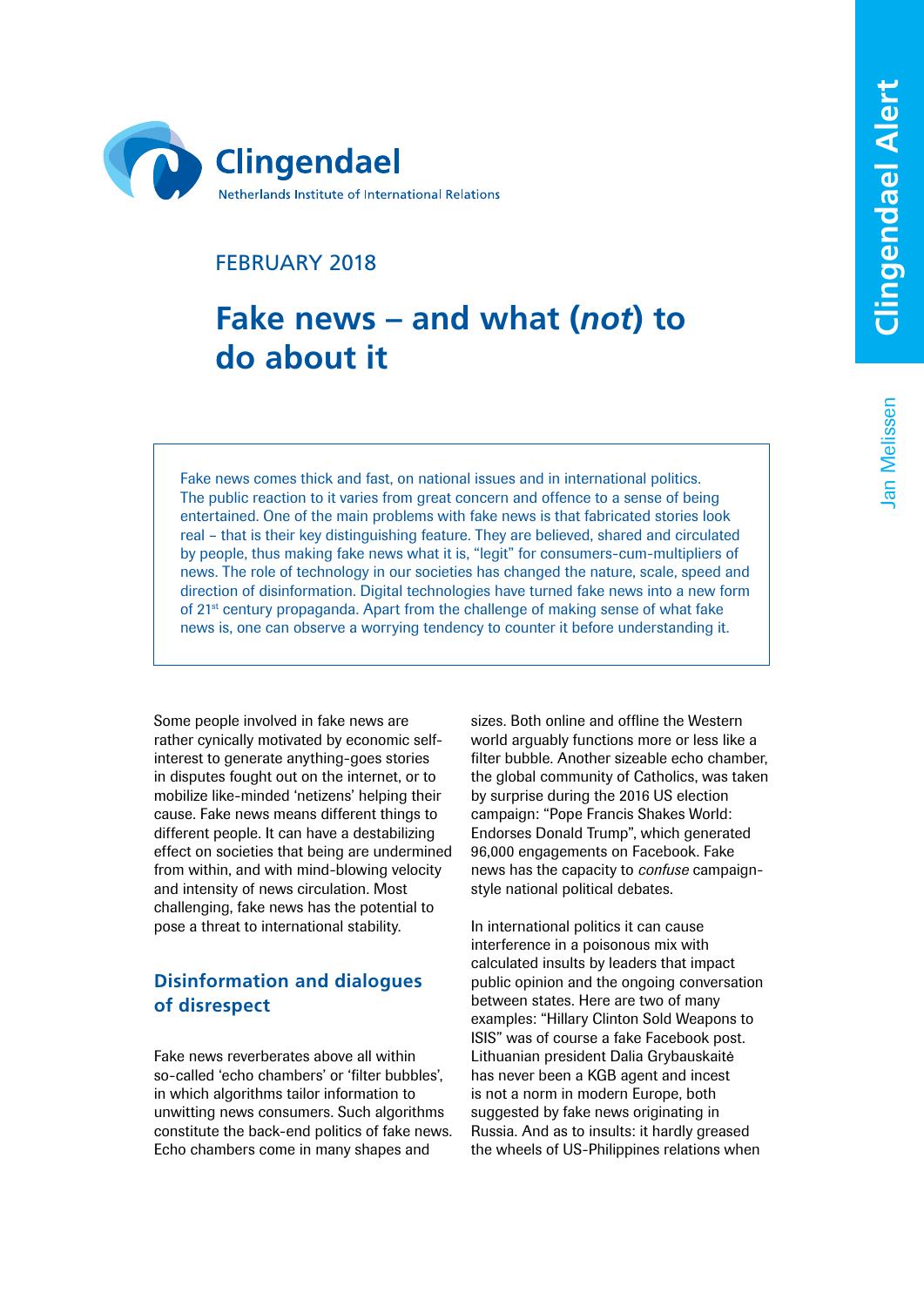#### Clingendael Alert

President Rodrigo Duterte referred to the US Ambassador in Manila as a "gay son of a whore". And it did not inject trust in Mexican-US relations when US President Trump, speaking alongside his counterpart Enrique Peña Nieto, confirmed to reporters that Mexico was going to "pay for the Wall". Nor did it help the US relationship with Australia when Trump hung up on Malcolm Turnbull, during his first conversation with the Prime Minister of a country that has fought side by side with the US in every armed conflict since World War I.

Fake news is the bedfellow of what could be called the dialogue of disrespect, and this combination constitutes a fertile breeding ground for political myths. The "postknowledge society" in which expertise is under fire has not come like a bolt from the blue. In 1958, Cold War hysteria led to the widespread belief that the Soviet Union was technologically superior to the West, and – fast-forward more than half a century – in 2018 climate change is rhetorically equated to weather or winter.

## **Social confusion**

The World Economic Forum (WEF) warned as early as 2013, in the eighth edition of its *Global Risks* report, that "digital wildfires can wreak havoc in the real world". Technological developments are blending with geopolitical risk and systematic disinformation potentially undermines global governance and the legitimacy of international institutions. In the time-span of less than five years we can see how perceptions of digital media are in flux. In the wake of the so-called "Arab Spring" they were said to empower people and harbour the promise of social mobilization and political transformation.

Today, with some 15 per cent of tweets generated by bots, people on the internet feel increasingly unsure as to whether they are actually talking to a human. The creation of the Internet was underpinned by trust, but millennials do not necessarily see things that way anymore, let alone their digitally native younger siblings. Fake news plausibly demonstrates "a breakdown of social morality and a confusion in the value system". These are fitting words from novelist Yu Hua in his book *China in Ten Words*, reflecting on the rapid rise in popularity of the words "copycat" and "bamboozle" in China. They might equally apply to the proliferation of fake news in the West.

The difference between false news and fake news lies in its stylization. Printed fake news looks real and new technologies make it much harder to determine that pictures have been purposely doctored to mislead audiences for political purposes. "Weaponized" communication is affecting governmental public diplomacy. After the initial euphoria about social media empowering 'the people', it was only a matter of time before the power of algorithms drew the attention of a growing number of governments.

At the second International Conference on Digital Diplomacy hosted by the Israeli Ministry of Affairs in Jerusalem (#DDConf2017) in December last year, questions about diplomatic communication powered by algorithms took centre stage. The same is the case at The Hague Digital Diplomacy Camp (#DiploCamp) at the Netherlands Foreign Ministry, 1-2 February 2018, which coincides with the publication of this Clingendael Alert.

In international relationships algorithms give governments the tools to penetrate digital people-to-people networks in both friendly and hostile foreign environments. It is hardly surprising that astute governments perceiving the digital sphere as an arena in which geopolitical rivalries are played out were among the first to embrace the use of algorithms in diplomacy. Outside the West, this includes usual suspect authoritarians like Russia, but also Iran, and Sudan. In China, which aims to become the world's artificial intelligence superpower, junior diplomats have data science on their training curriculum. On the edge of Europe, Turkey is unfolding as a self-confident powerhouse using digital tools and fake news to both mobilize its diaspora and persecute political opponents in Europe and North America.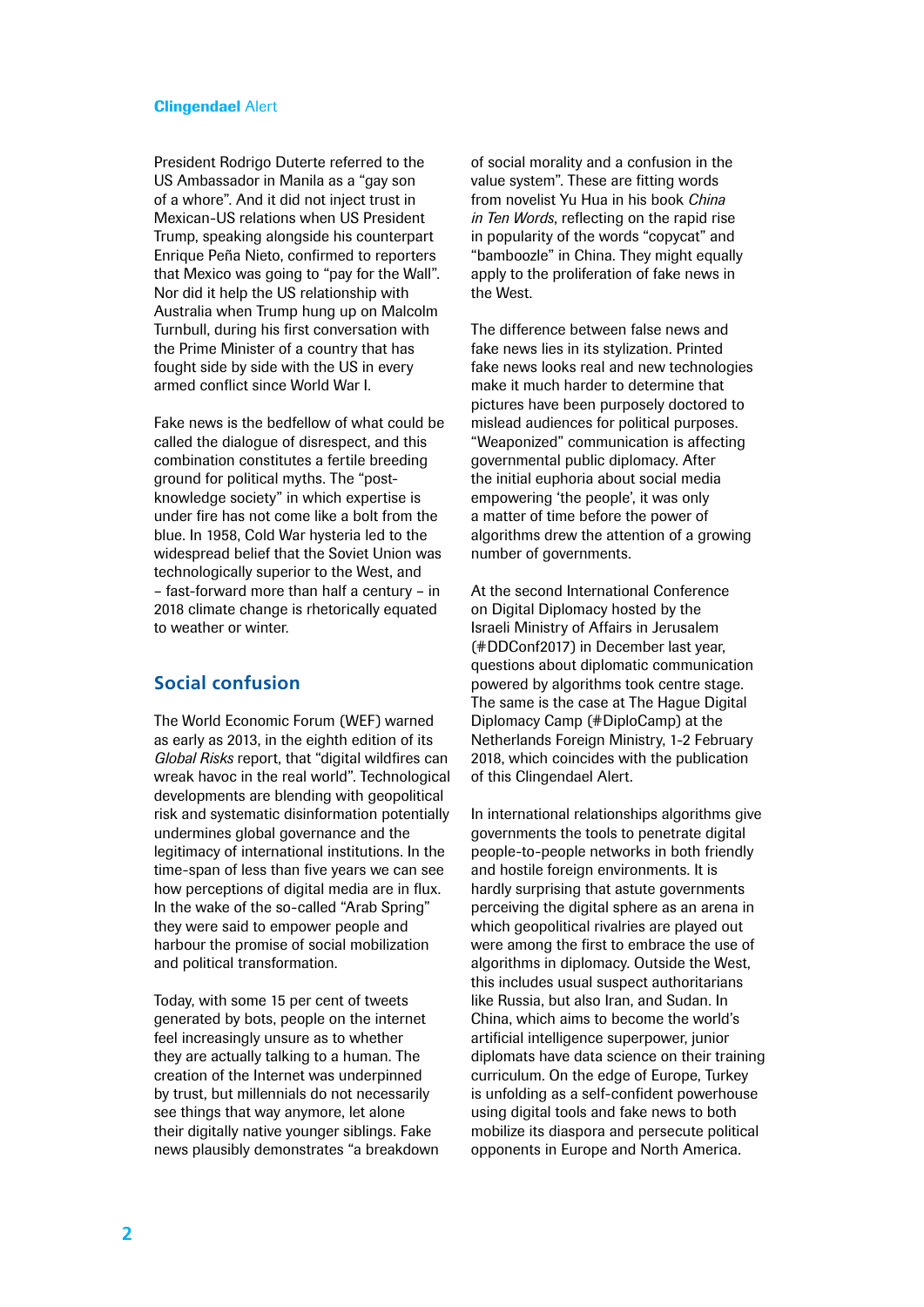### **Clampdown on news**

For many people in the non-democratic world institutionalized fake news is old news: systematic disinformation is part of political culture, a fact of life. In many countries the population knows that the makers of fake news are the same people as those who control fake news: the government. Spreading undesirable news digitally in the domestic environment is being outlawed in various countries and offenders risk being locked up. The Turkish authorities are reported to have arrested 311 people over social media posts about the recent military operation in northern Syria. Across borders, authoritarian powers both large and small are becoming increasingly skilled in following digital trails and hunting down political opponents across the globe.

In some countries "no news" is still preferred to fake news. The absence of any meaningful domestic news in Myanmar about the Rohingya crisis is a terrifying example. Other authoritarians try to shut down digital platforms that criticize the abuse of power. Rappler, a social news network in the Philippines with 3.5 million Facebook followers, currently faces the withdrawal of its licence by the government. President Duterte is accusing the platform of being run by foreigners, which is illegal under Philippines law. And in the "free" West we see the President of the United States using his discretion to label media like The New York Times and CNN as fake news.

The political contestation of undesirable facts is on the rise and the jury is still out as to whether this trend has reached the highwater mark. But for some Western countries traditional propaganda rather than fake news appears to be the principal headache. Australia is more concerned about China's influence in mainstream media, purchasing ads and favourable articles, and about Australian Chinese-language media.

In Europe governments have stepped in, with Germany and France introducing legislation to help ban fake news. Chancellor Merkel and President Macron opened 2018 with an offensive against the lacklustre deletion of illegal posts and hate speech by tech giants

Facebook and Twitter. It is unclear where things are going in a world of simultaneous polarization and convergence of traditional media and social media.

On the positive side, it is safe to predict that future media will look different, and we can already discern the outlines of new models. One example: "OhMyNews" is a South Korean citizens' news organization with 65,000 contributors that is operated by professionals following standard journalistic procedures like editing and fact-checking. In the current siege-like media landscape, with the open question of who is surrounding whom in the global info-sphere, this Korean example is a hopeful sign pointing to possible new media models.

## **Meta-literacy**

What to do about systematic disinformation in the digital sphere? New forms of news writing are emerging and we therefore need to take a fresh look at how to read. Citizens in a media landscape in which news can no longer be separated from the algorithms that drive it, and devices enhancing the "spreadability" of news, need new, different forms of literacy. Meta-literacy requires greater critical awareness of the context in which information is produced as well as the habit of reading news that does not affirm one's beliefs. It equally stands to reason that in a digital world in which "everybody is a journalist", people who write news for potentially large audiences would benefit from the toolkit of the professional journalist.

The fight against digital disinformation has become multifaceted. Where such anti-fake news initiatives (ranging from legal solutions and governments taking on the tech giants to myriad fact-checking initiatives) focus on news as an artefact, they should not overlook the important receiving end of fake news. Fake news exposure, which can be seen as the fast-food variant of investigative journalism, is not enough and may have undesirable side effects.

*The Field Guide to Fake News*, showing the results of a digital cookbook project (fakenews.publicdatalab.org), proposes an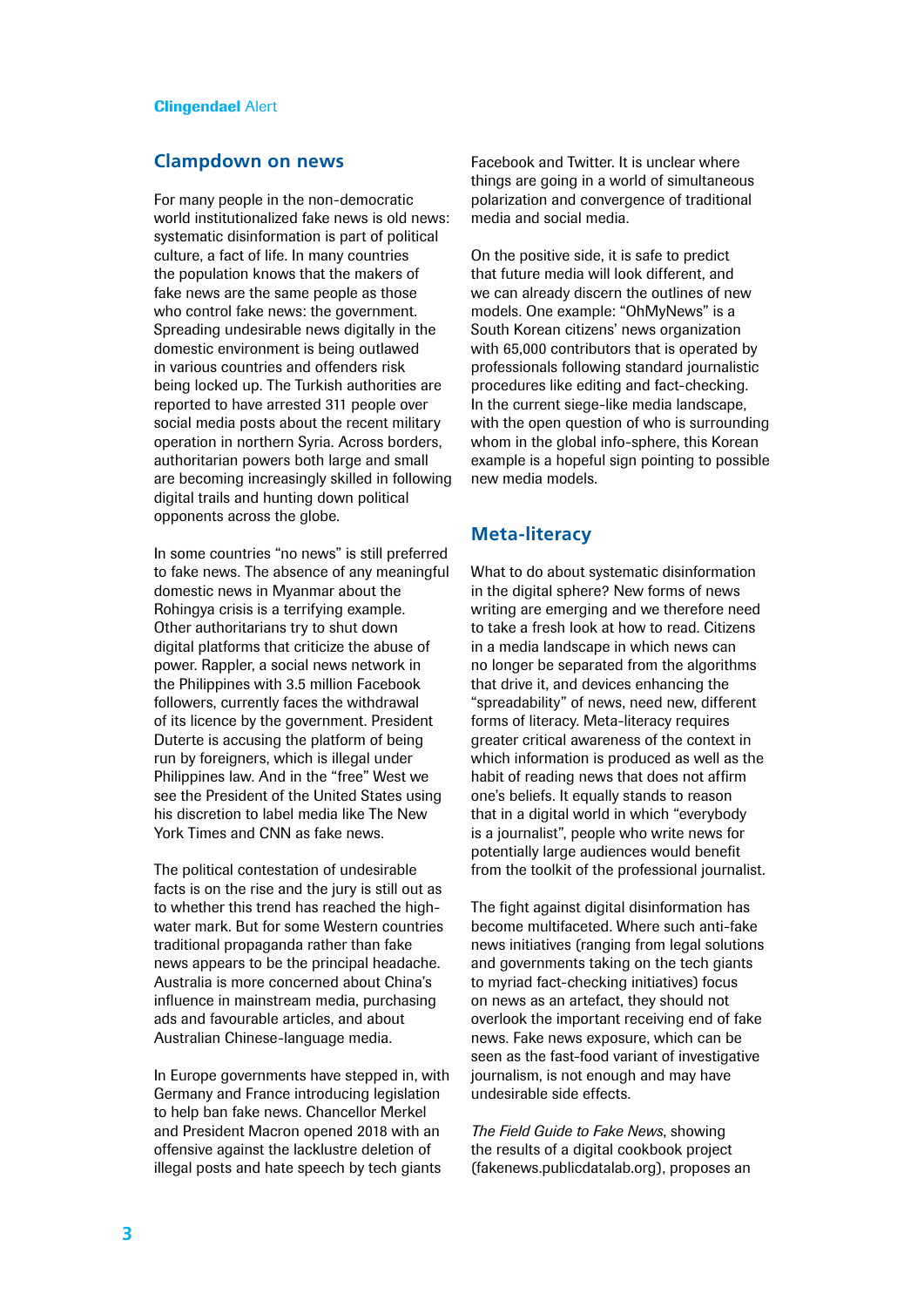#### Clingendael Alert

alternative approach: we need to understand "not just the strategies and formats of fakeness, but the politics and composition of the media and information environments of the digital age". Instead of giving the makers of fake news the attention they crave, the authors argue, we need to look above all at the consumers of news. As stated at the beginning of this argument, fake news is ultimately turned into news by readers and viewers who are mesmerized by negative and provocative headlines. Media consumerscum-producers turn fiction on the town square of the global village into news – simply by believing, liking, sharing, reposting, forwarding and retweeting it.

### **No quick fix**

In international politics fake news has real consequences, and so has countering fake news in 20th century tit-for-tat style. Probably with an eye to the 2019 EU Parliamentary elections, the European diplomatic service's EastStratcom Task Force has recently committed an additional €1 million to expose Russian propaganda online. Giving this European online "mythbusting" initiative the benefit of the doubt, one might suggest that the Twitter handle @EUvsDisinfo contributes to greater awareness of Russian practices among EU citizens. But isn't the whole exercise about something European citizens on all sides of the political spectrum already know? Does the EEAS realize that people *outside* of one's own filter bubble could see such pronouncements as counterpropaganda?

At best this initiative looks like a quick fix that fails to address underlying problems. At worst it is a classic case of preaching to the converted. Fighting Russian fake news with Cold War-style tools does not make things any better. Did it cross the minds of the mandarins of EU diplomacy that official initiatives like this one are perhaps not in sync with the zeitgeist? There are no quick fixes for what is fundamentally a problem of human behaviour. It is understandable that the EU is in a hurry, but fake news can only be understood by looking into the ways in which it is circulated and believed online.

In the digital age everything starts with the ordinary individual – neither empowered hero nor hate speech villain – and that applies equally to finding solutions for the problem of fake news. In the variegated patchwork that is required to counter fake news, there is a greater need for practices like factchecking than in the pre-digital age, and it is important to expose destabilizing narratives based on deliberately hurtful disinformation. Powerful actors like tech giants have a job to do, but there is rightly also a call for the taming of excessive corporate power and arrogance. International organizations have a role to play, but should be conscious of their contested legitimacy in the societies of their member states. Governments need to be aware that 'the law' is not enough to fix a social illness, and in our collective memory it is hard to dissociate propaganda and lack of freedom of speech from state power.

Civil society involvement in fighting fake news deserves more emphasis, and greater resilience of persons – as the smallest units of our society – starts with the systematic introduction of meta-literacy in education. This probably remains the best antidote to fake news.